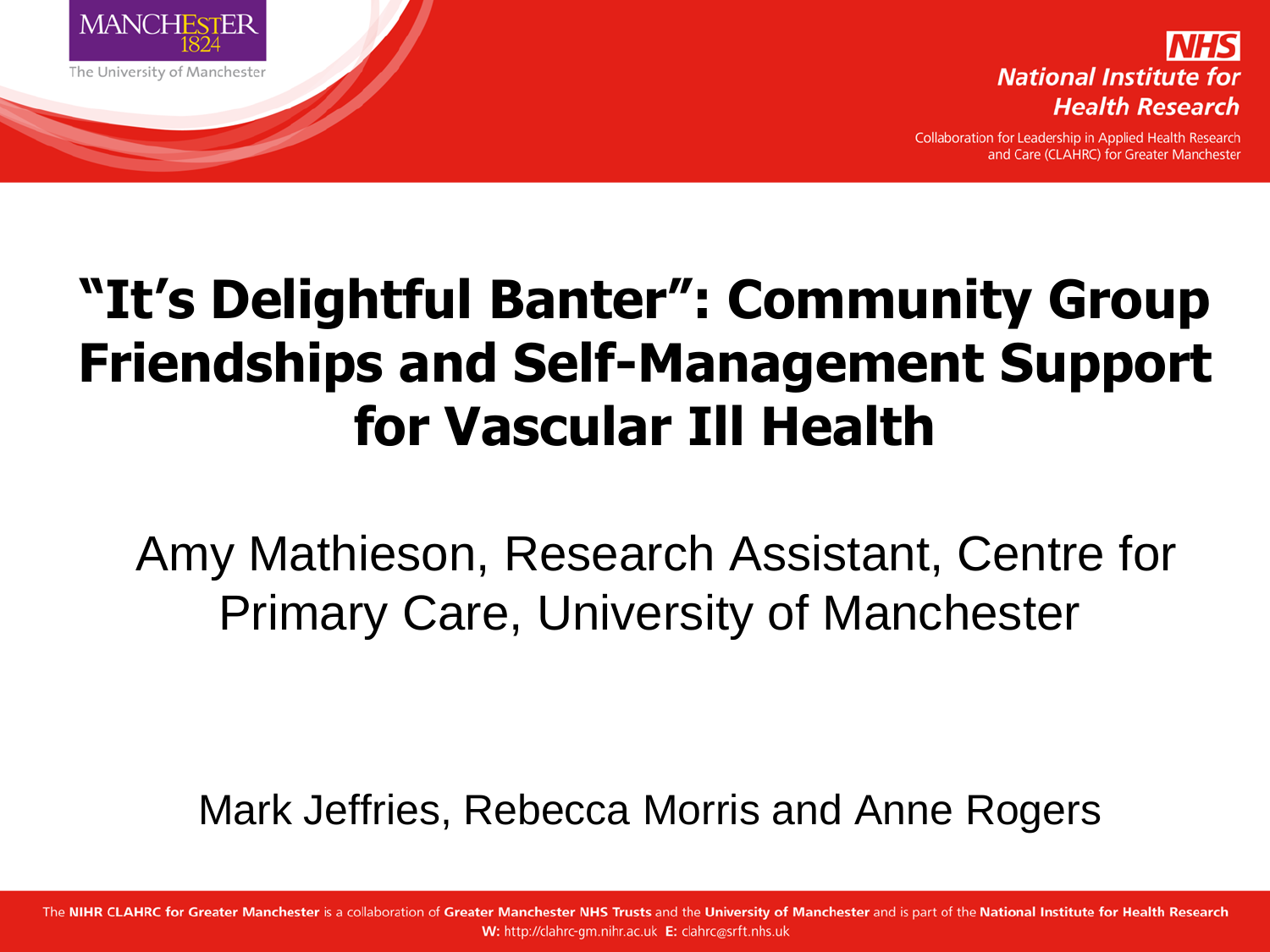#### **Overview**

- GM CLAHRC project
- Background
- Data collection
- Findings
- Discussion and future work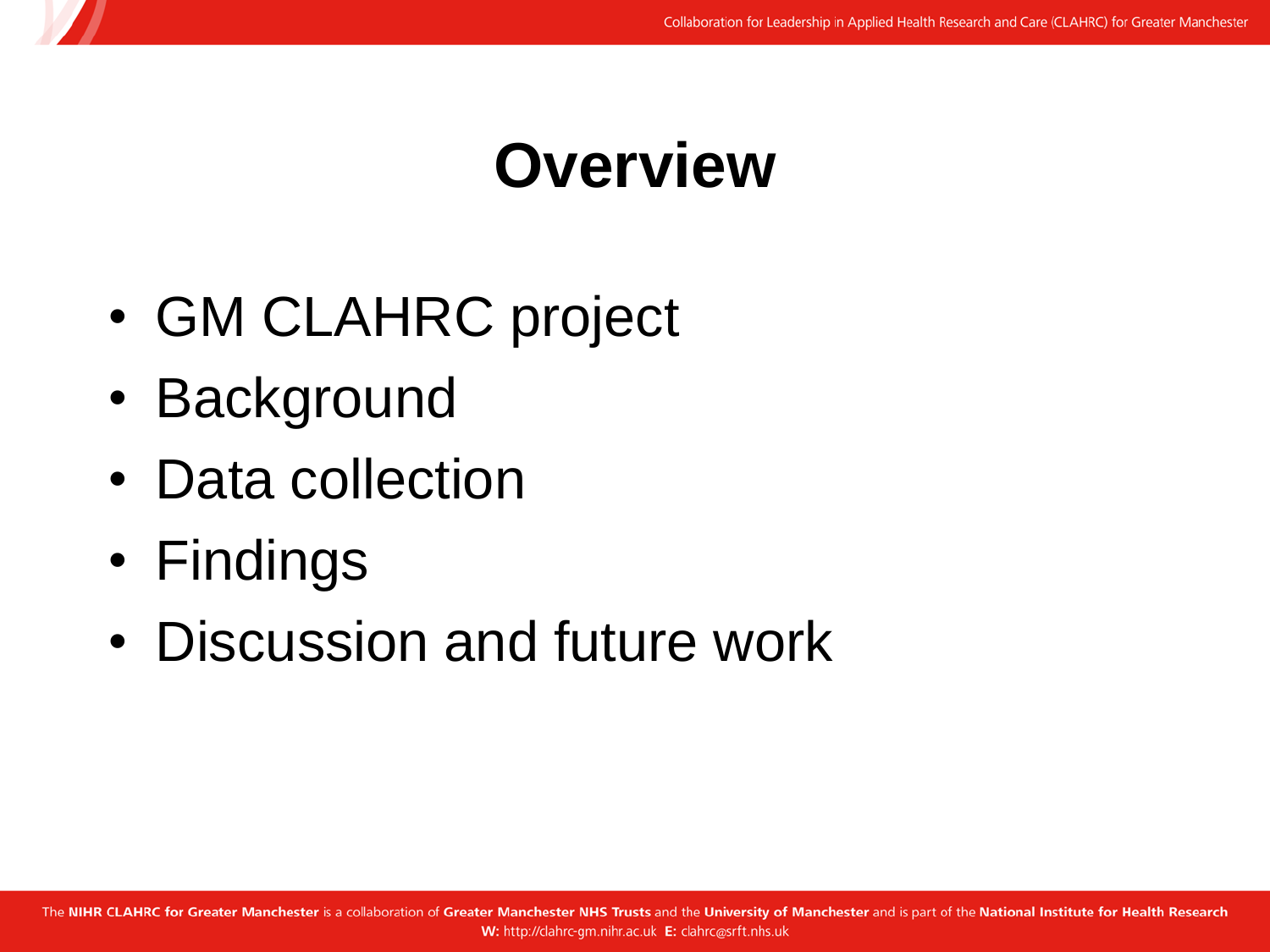# **GM CLAHRC and VOCALS Project**

Focus on patient context and networks to implement new forms of self-management support for people with vascular conditions.

**Aim:** To explore the role of third sector organisations in supporting individuals to manage long-term vascular conditions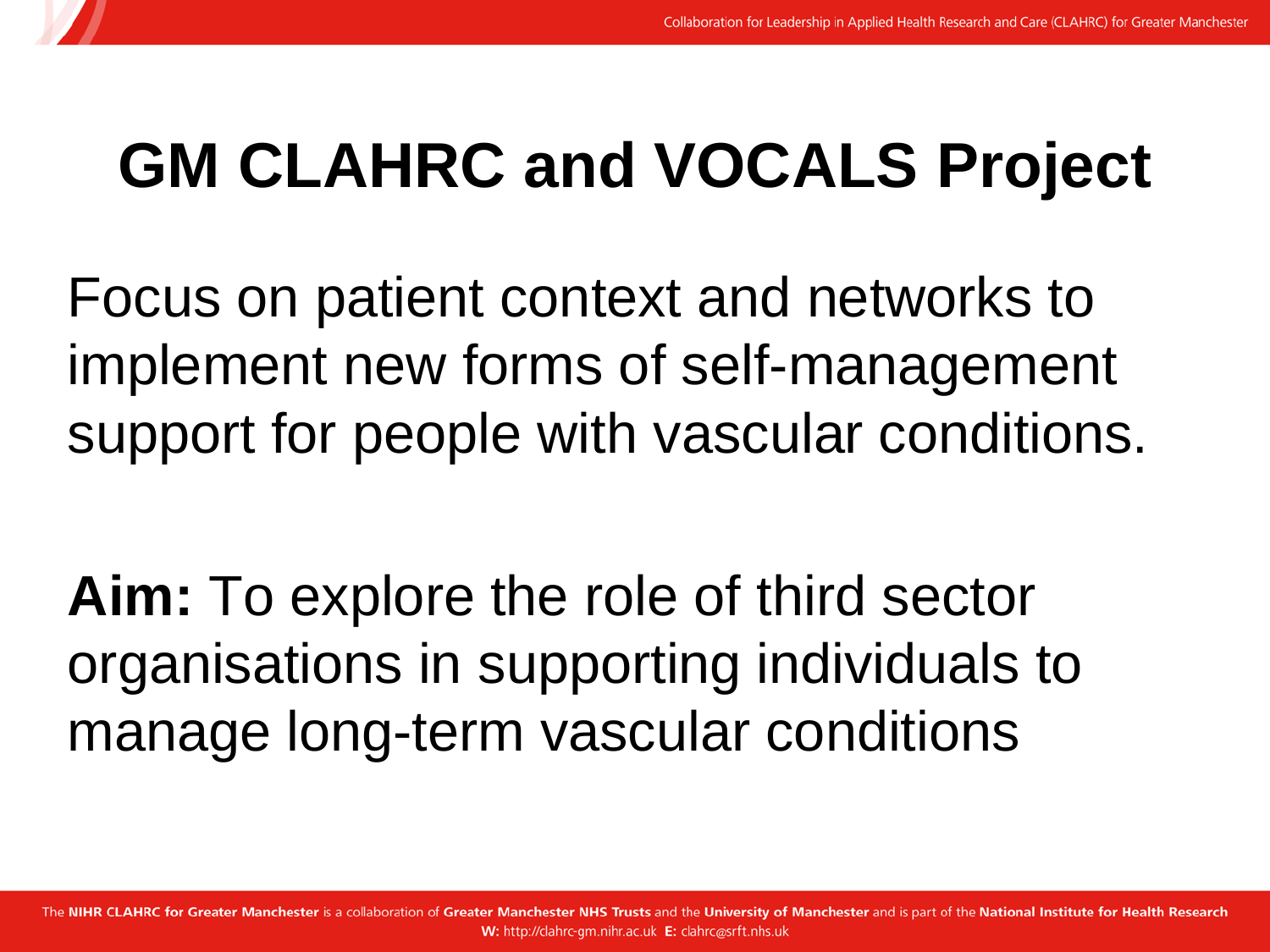# **Background**

- The responsibility for long-term condition management has been placed upon the individual, ignoring how health may be shaped by broader social contexts (Kendall & Rogers, 2007).
- Growing shift towards an understanding of the importance of context when managing health and wider support through social networks (Vassilev et al., 2013).
- Research has begun to explore social support provided by the community.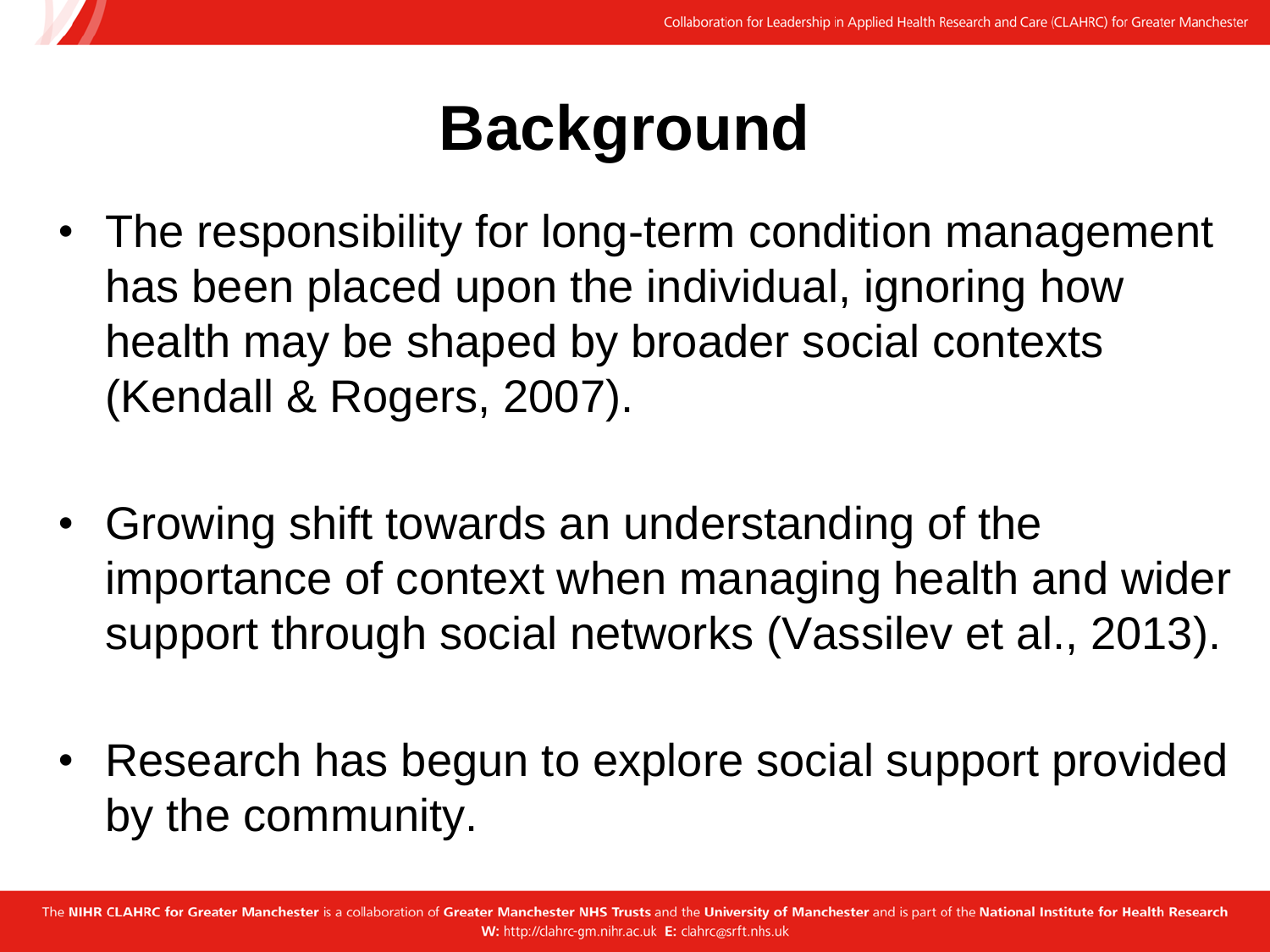# **Friendship**

- Less sociological attention than research on 'the family' (Spencer and Pahl, 2006). Now a need to de-centre the family and explore sources of support that go beyond it.
- Spencer and Pahl (2006) argue there has been a shift between relationships that are 'given' and 'chosen' and uses the concept of 'personal communities'.
- Growing body of work that focuses on 'new' friendships developed through peer support group arrangements (Ward et al., 2012)
- Social enquiry however has ignored other forms of connectedness such as acquaintanceship.
- Our research explores friendship forming within a specific context and the role of these friends in supporting self-management.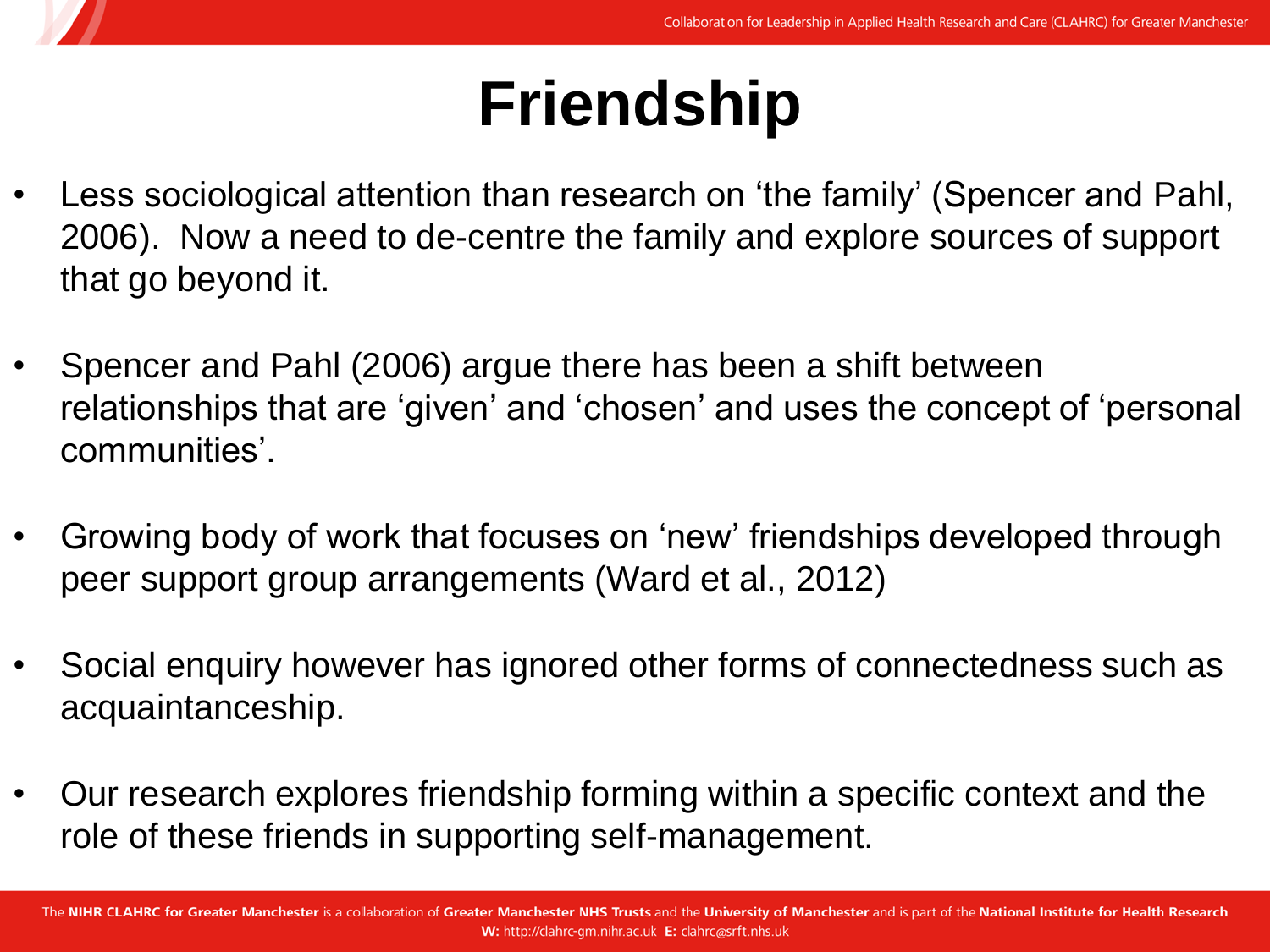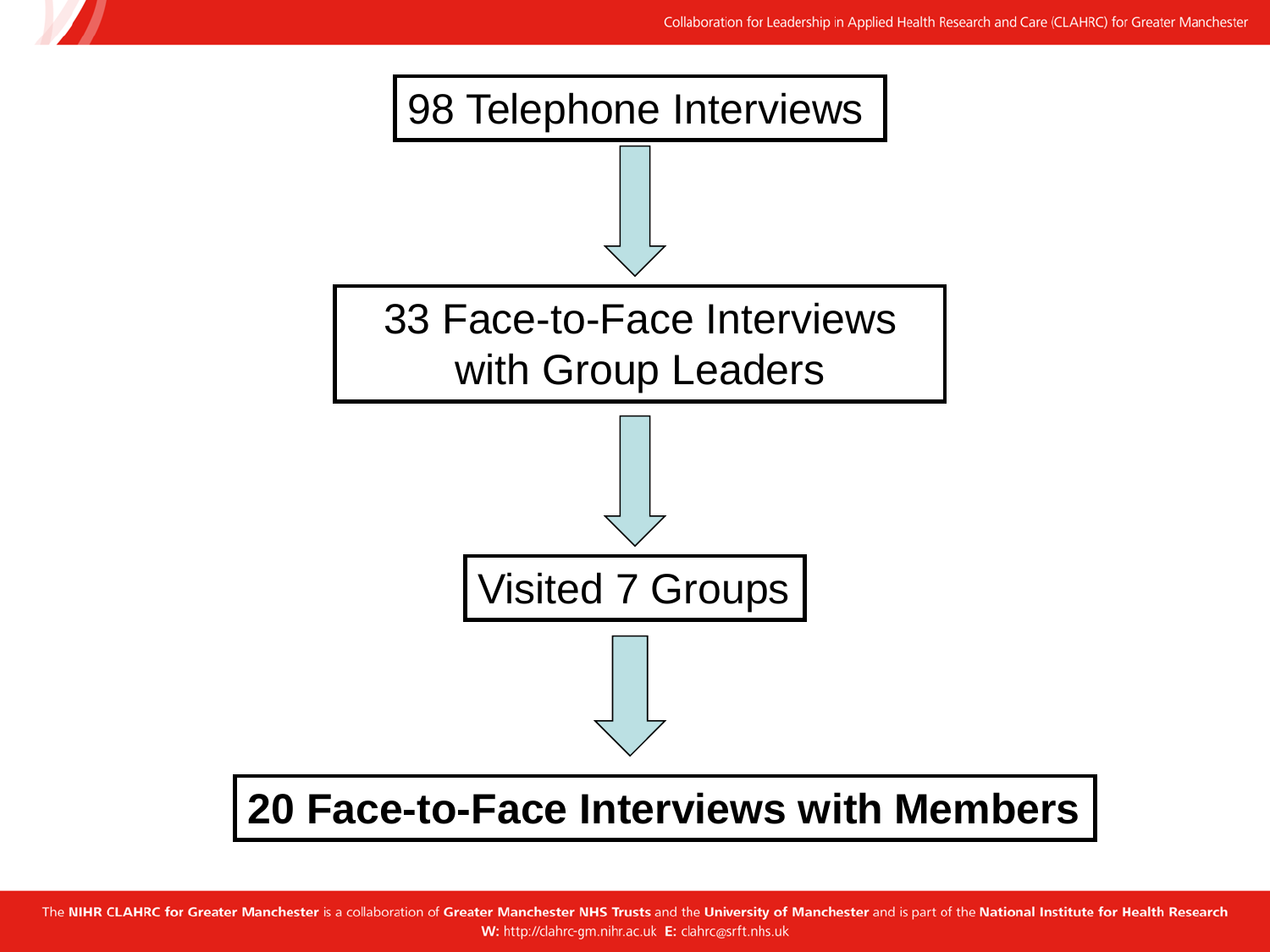# **Methods**

- 20 semi-structured interviews with members of voluntary and community groups.
- Groups ranged from health relevant (e.g. walking groups and cardiac rehab) to hobby or interest groups (e.g. craft clubs).
- Interviews explored participants' involvement in the group; their reason for participation; the impact of their health upon participation; and their long-term condition management.
- Hierarchical Mapping technique (Antonucci, 1986) was used.
- Thematic Analysis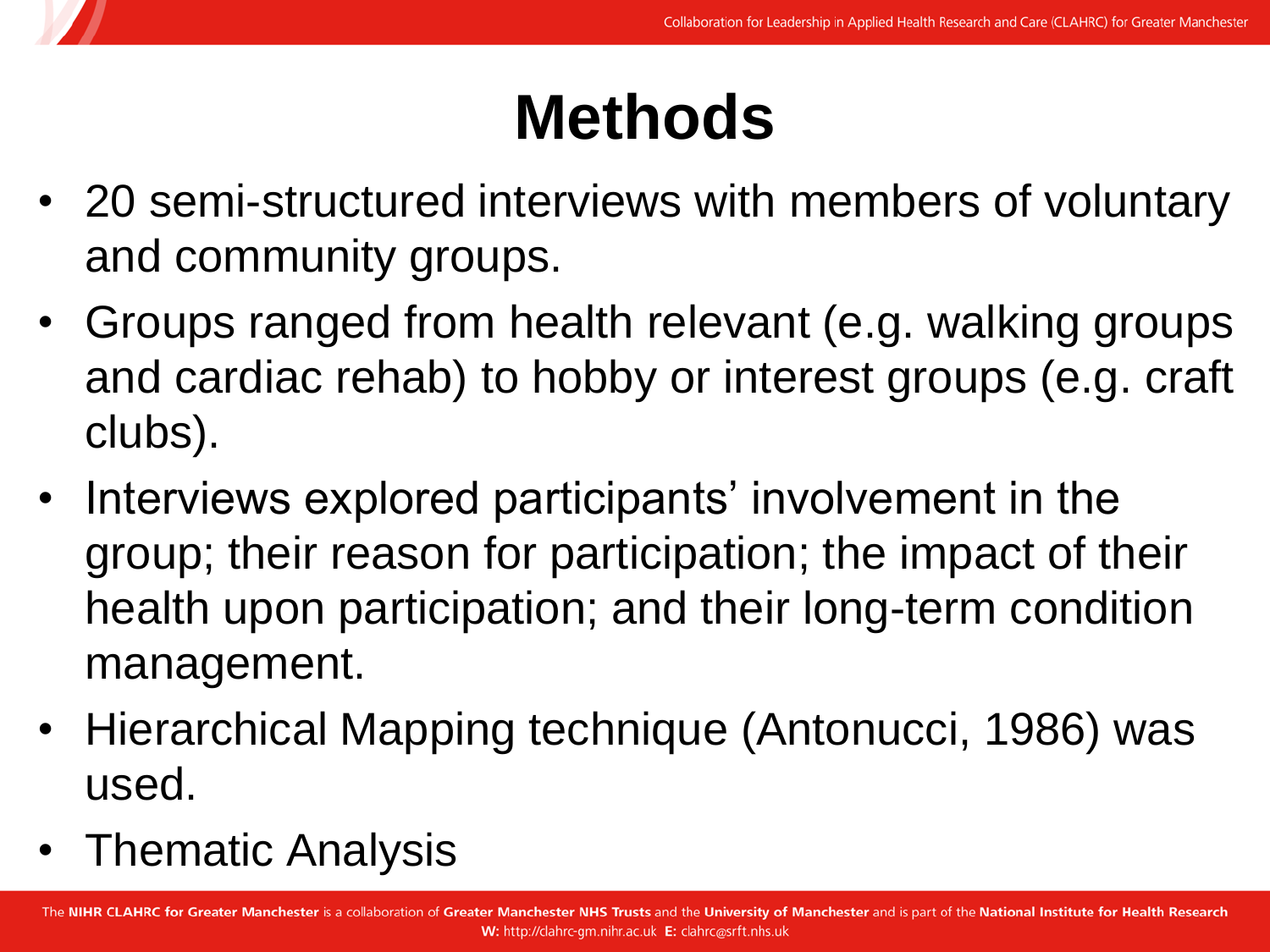#### Collaboration for Leadership in Applied Health Research and Care (CLAHRC) for Greater Manchester



The NIHR CLAHRC for Greater Manchester is a collaboration of Greater Manchester NHS Trusts and the University of Manchester and is part of the National Institute for Health Research W: http://clahrc-gm.nihr.ac.uk E: clahrc@srft.nhs.uk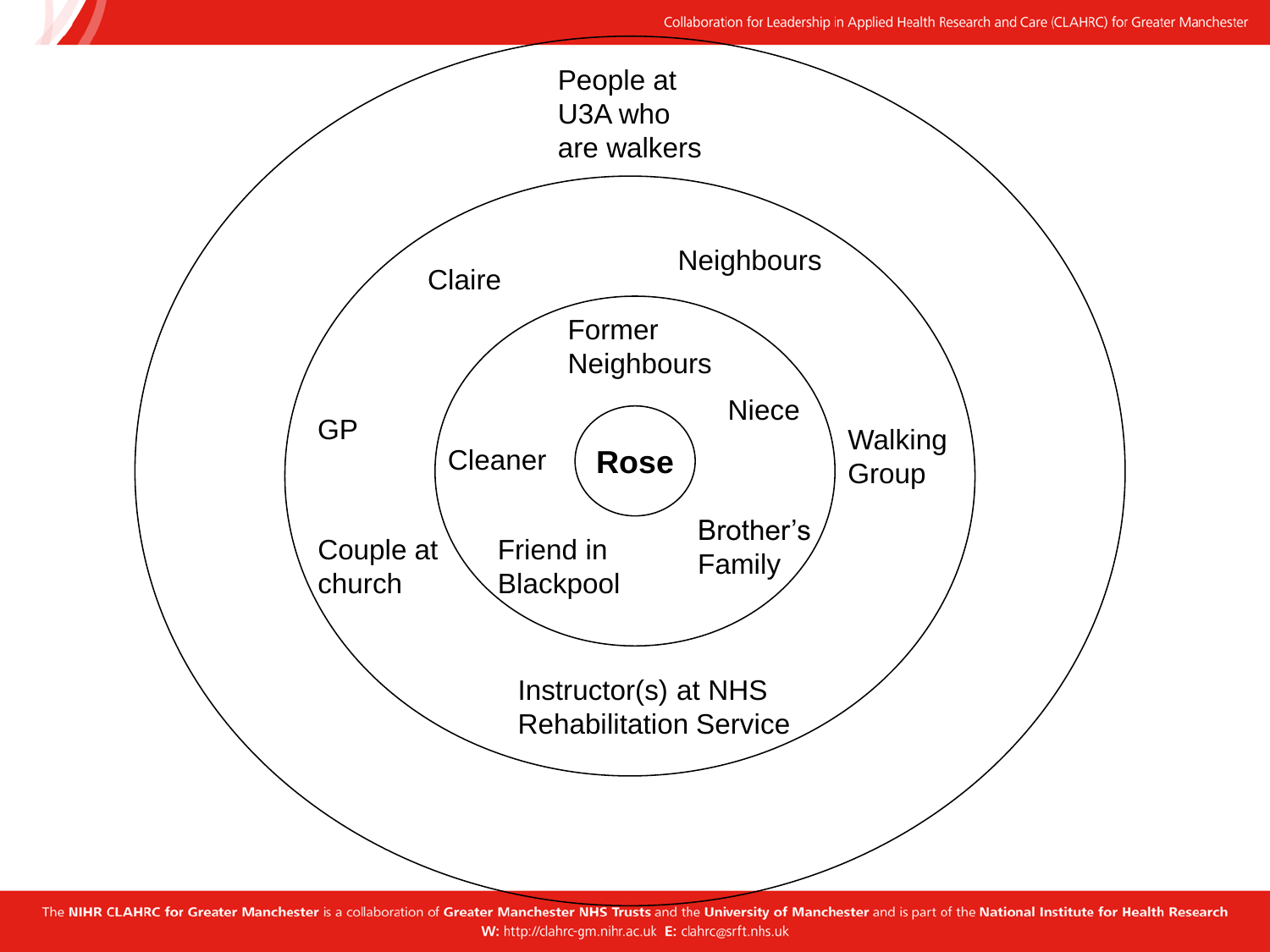### **Findings**

- 1. Friendship Forming
- 2. Guilt-free Sharing
- 3. Limitations to These Friendships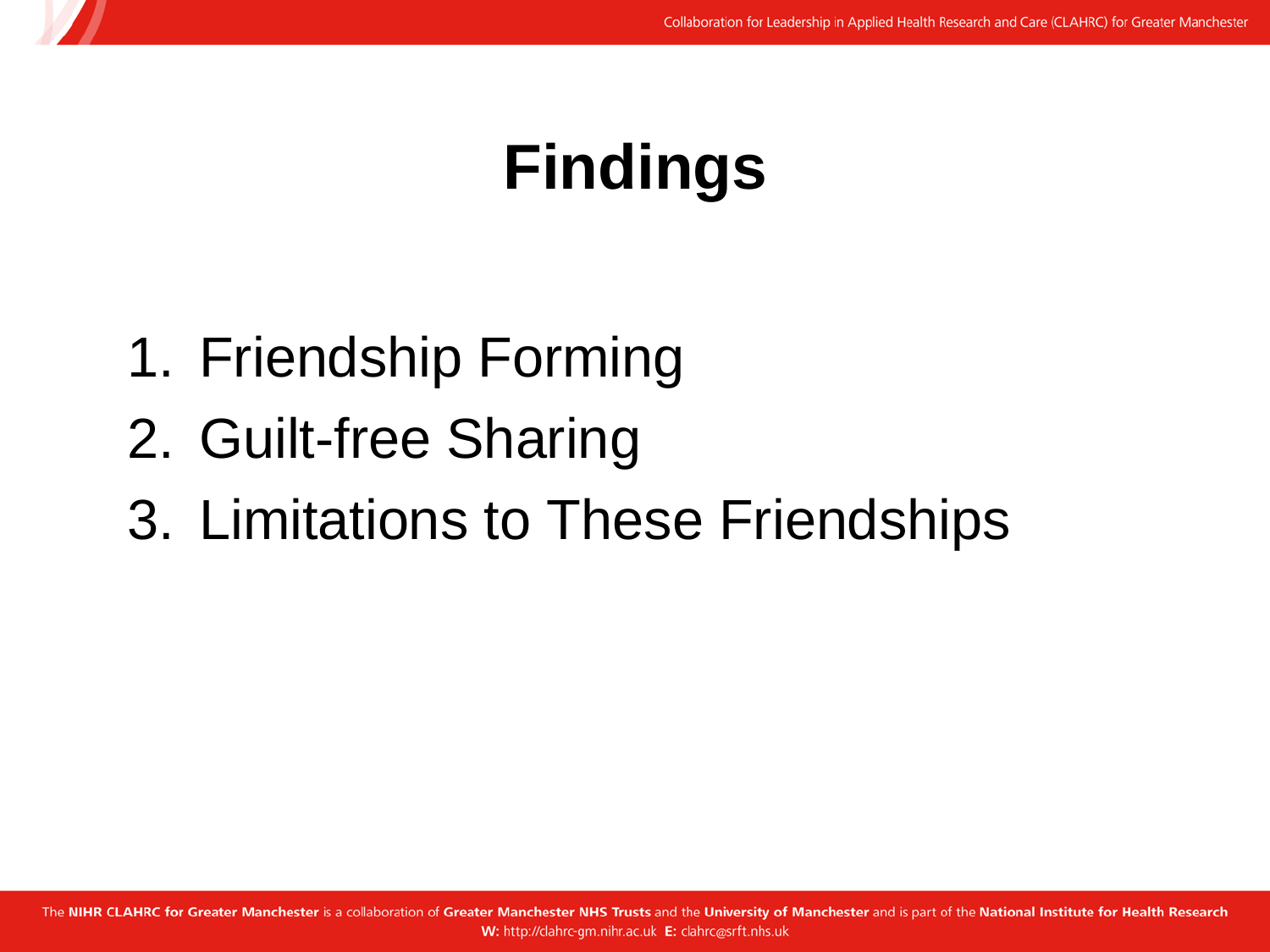# **1. Friendship Forming**

- Time
- Need to 'Fit in'
- Separation of Friends and Friendship **Groups**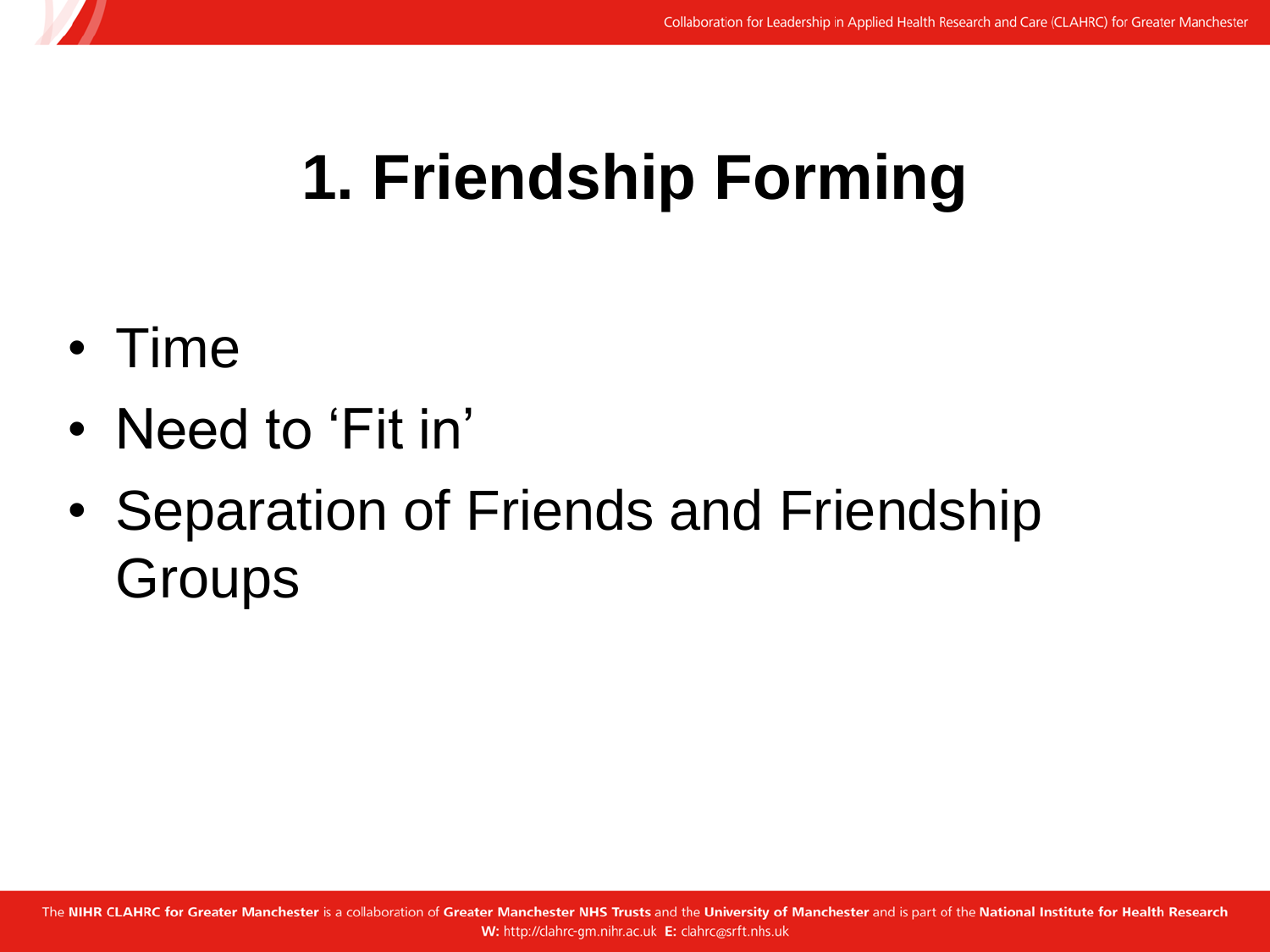*"…no new members are really joining, they don't seem to be interested, or if they do come they just come the once and then they don't come again, but I mean as with all clubs it's no use just coming the once, because you do feel like the odd one out, you've got to come several times and get in with the group and people don't seem to want to do that" –* (Ingrid, Afternoon club)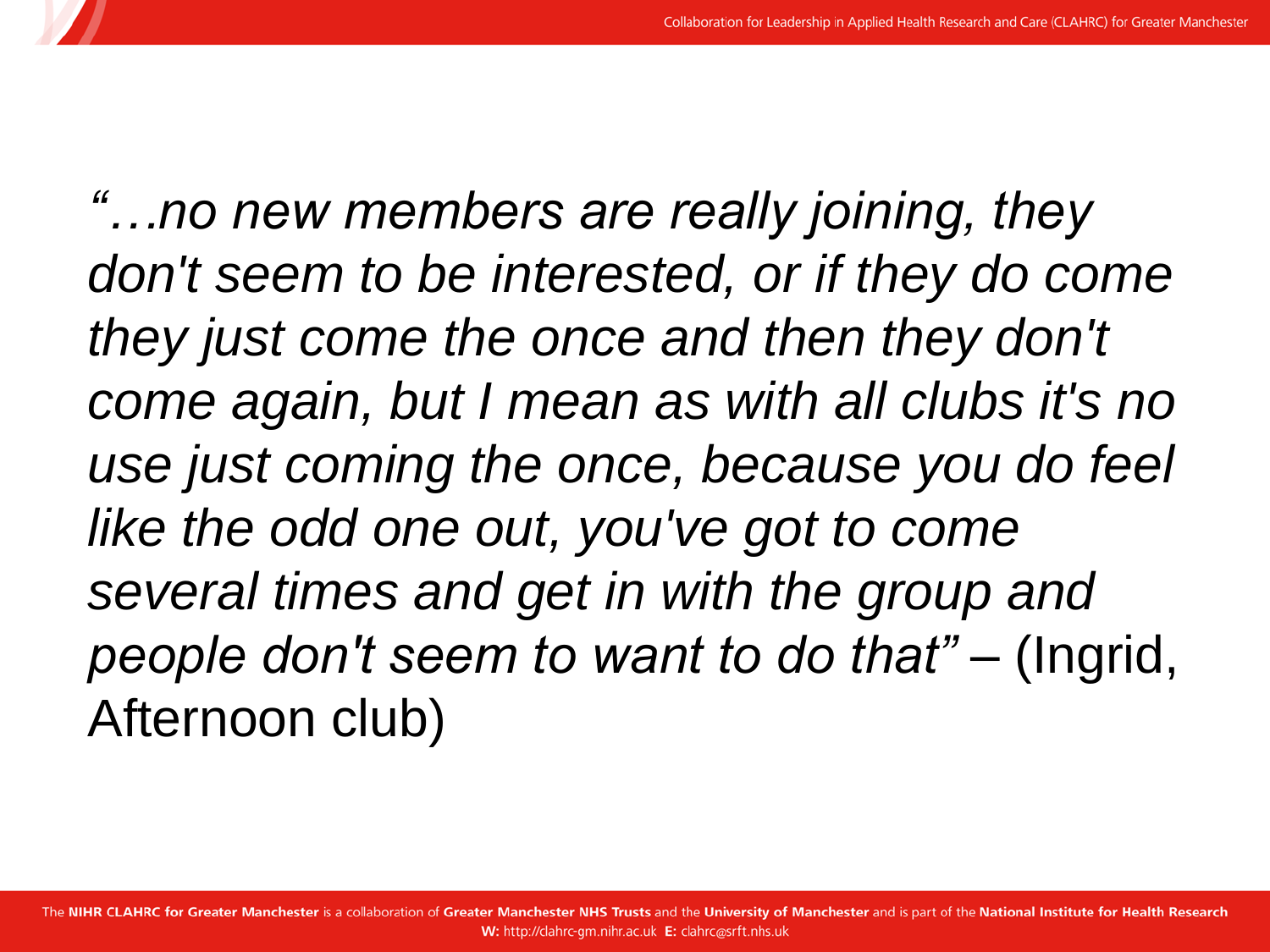*"[I] never really have consciously gone out to make a new friend, if you follow me. I have sufficient and with the family as well, and now we've got grandkids who have grown up. Um, but I'd help anybody" –* (Carl, NHS Rehabilitation Service)

*"Mmm, well I think Joan I I could tell things to that I wouldn't want to tell other people. You know I think that's the difference there of...course she's so close...as well." –* (Elizabeth, Craft Club)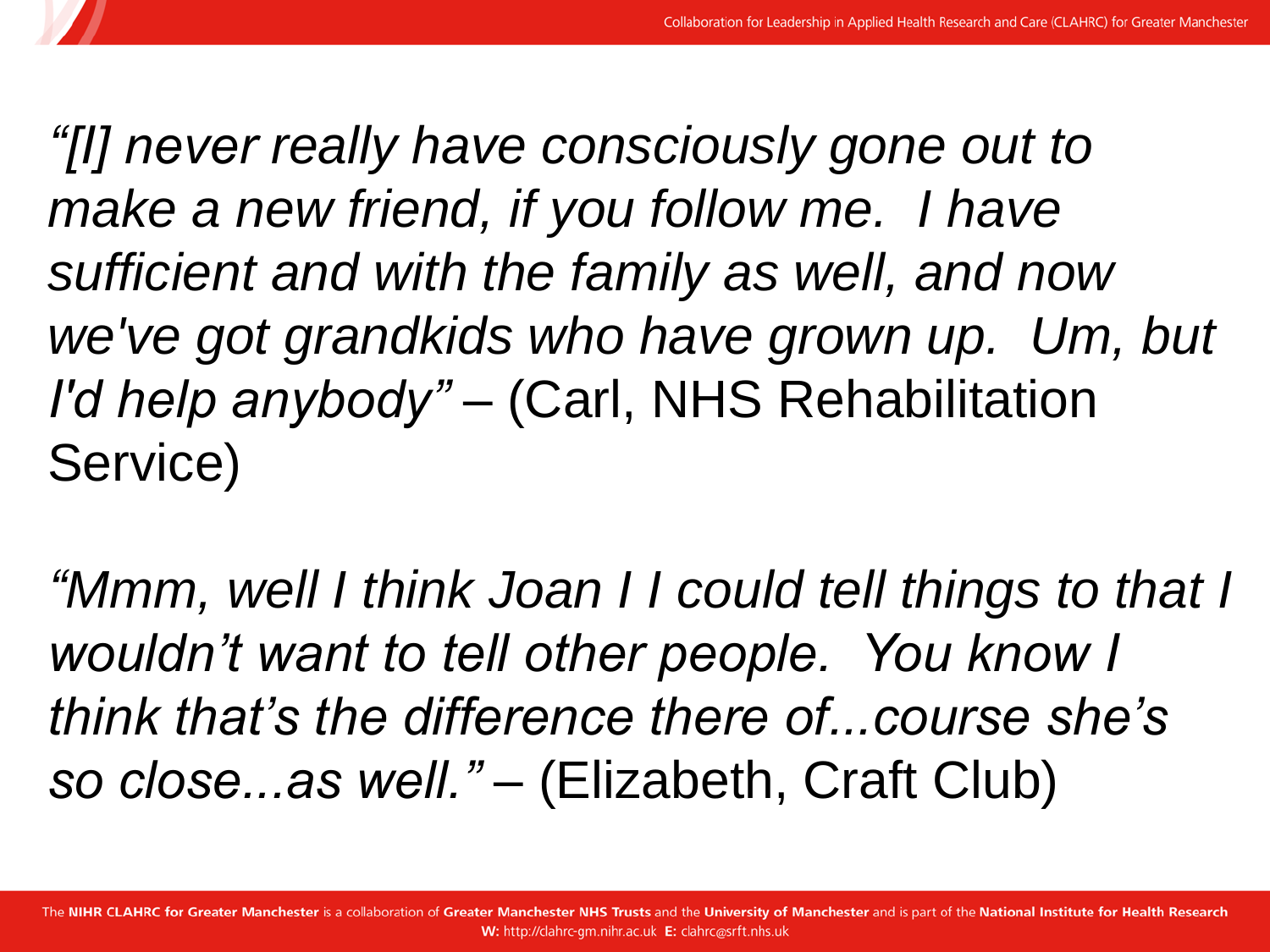### **2. Guilt-Free Sharing**

- Don't Want to Burden Family
- Importance of Humour
- Distraction from Health Concerns
- Peer Support
- Social Comparison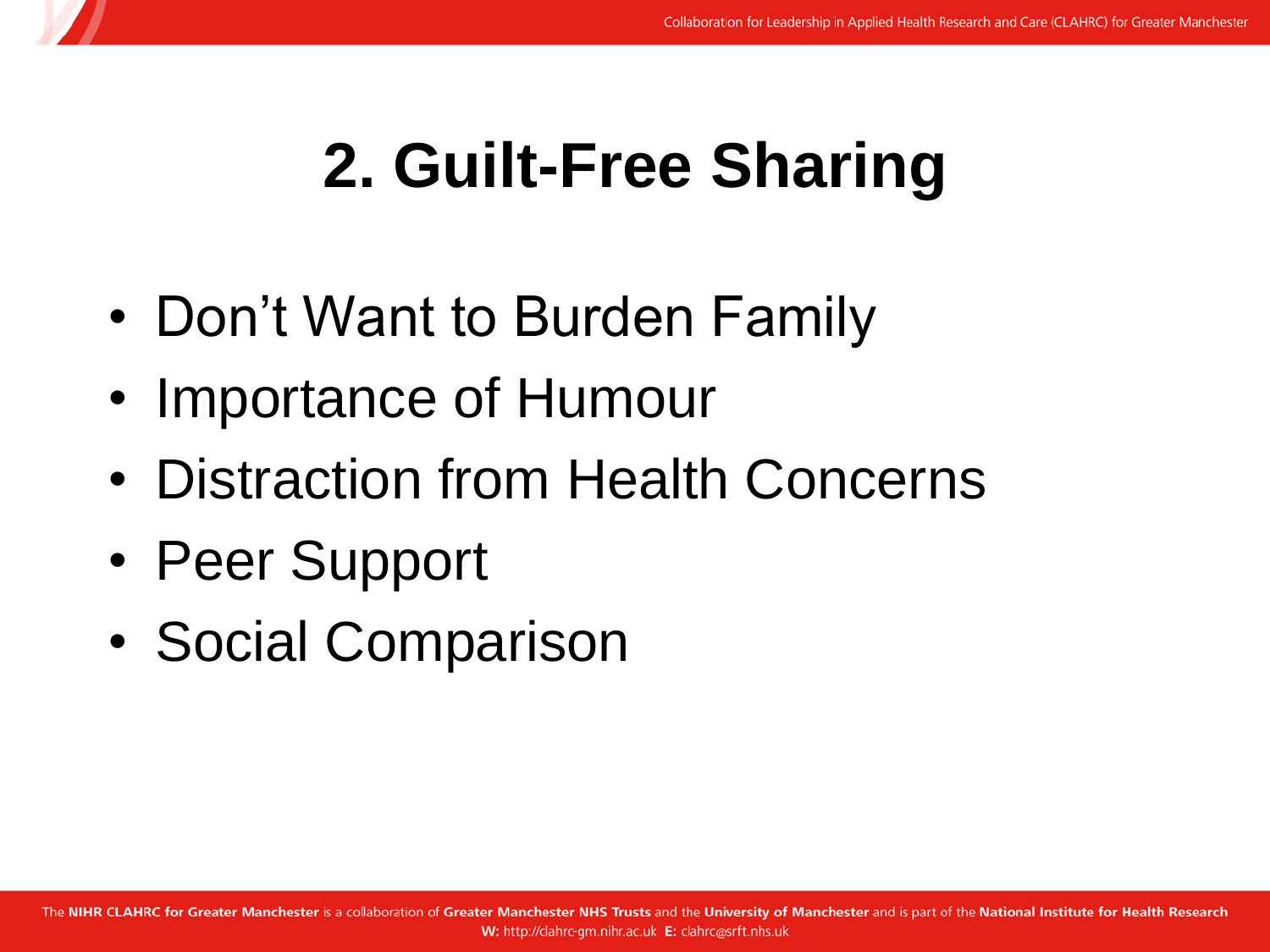*"…you feel that you're a burden […] patience has never been me strongest point, and now I'm…it's even, even worse, so like, you know, there's a tendency to snap at your family […] it's like doing some little jobs round the house or something and your wife's doing it and she's doing it wrong, you know, it's, it's…screwdriver, whatever…I, I want to get up and, and do something that gets me…I get so frustrated 'cos I can't do it myself […] and I find then like when we're going to the group I, I switched off from all this and I'm going and have a bit of a laugh and, and fun […] your mind's taken off the day to day mundane things" –* (Neil, Health Support Group)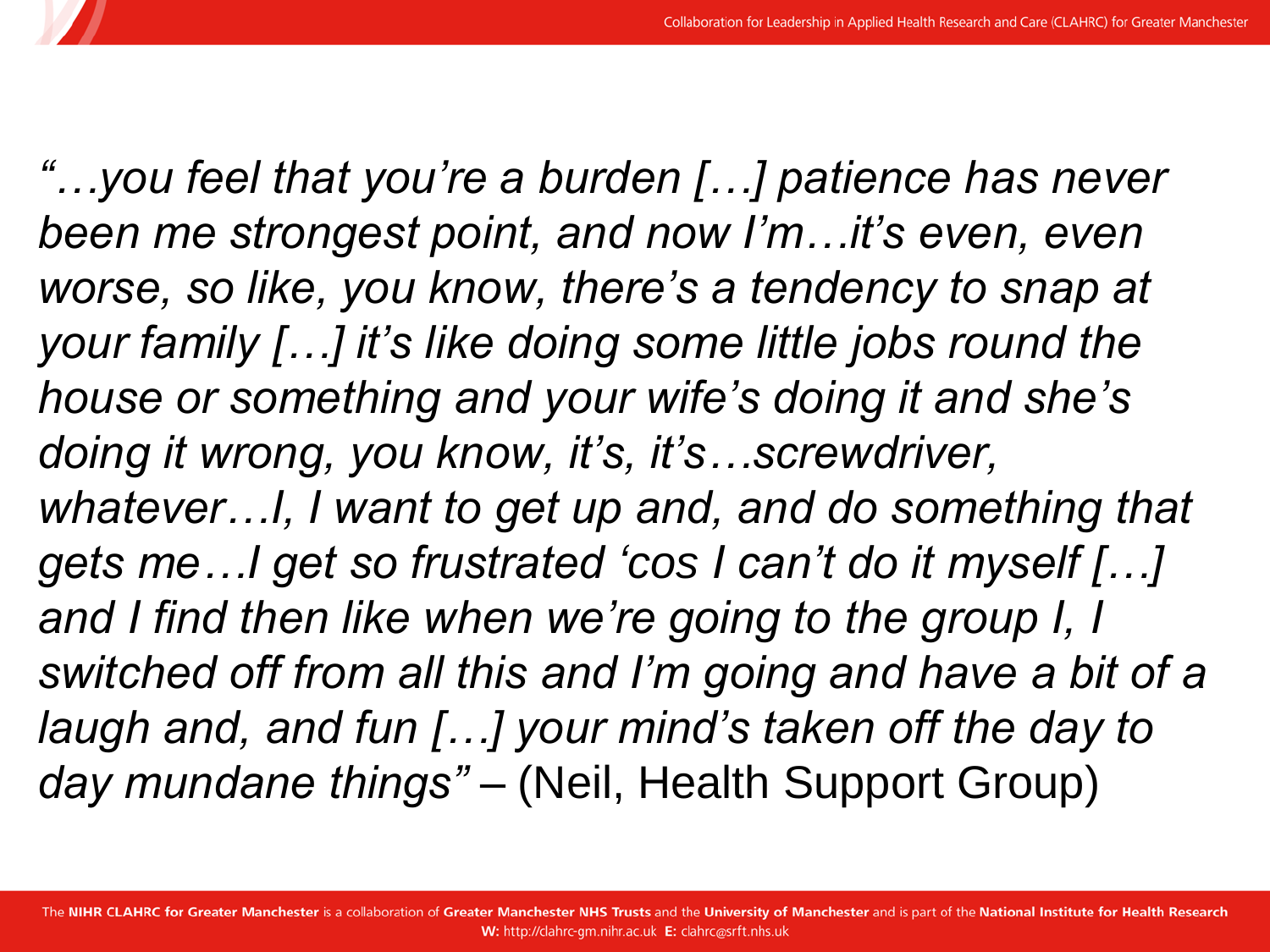#### *"I: Yes what, what do you, like what is it about the group that helps you?*

*It's the friendliness and the feeling that you can say*  what you want and it doesn't really matter, not, not *rude, but you know, not being nasty at all in any way, but, erm, just, just say what you want, it's so free and easy in a way it's like being a child again, you know, because we have fun and nothing is serious which, which I like." –* (Ingrid, Afternoon Club)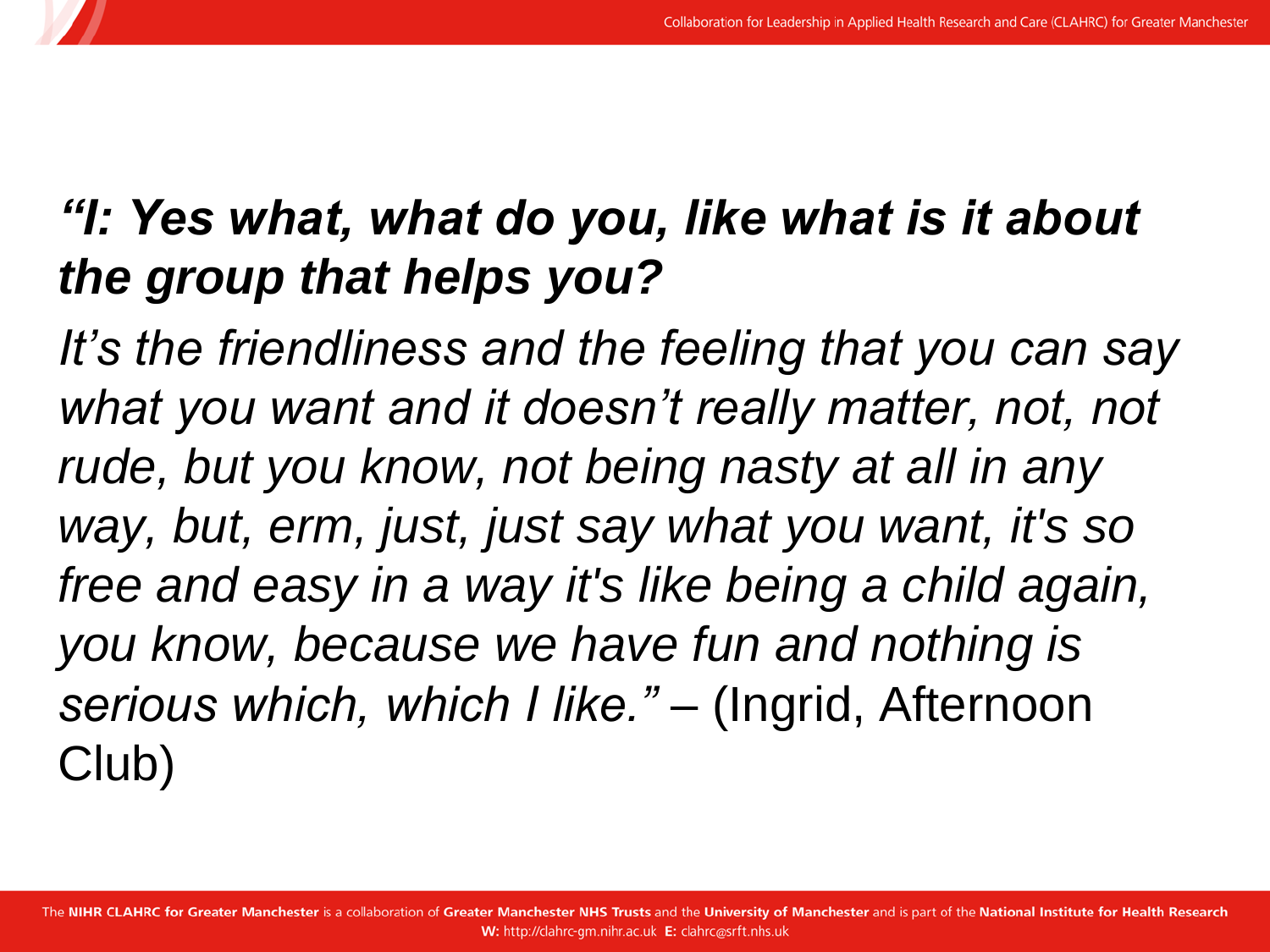*"Er, well, it kind of reinforces the fact, you know, you don't feel alone, that you're the only one in the world that's got to have these blooming tablets for the rest of your life, er, that we all, er, er, we all do them. And that you're not the only one that forgets whether he's had them [laughter] in, in the morning […] So it's, it's the kind of reinforcement that, you know, other people in the same boat […] It's a very cheerful group, you know, this is not a group, a group of kind of people saying, oh, you know, well, anyone got the local undertaker's phone number, you know, I want [laughter] I want to make an advanced booking" –* (Bernard, NHS Rehabilitation Service)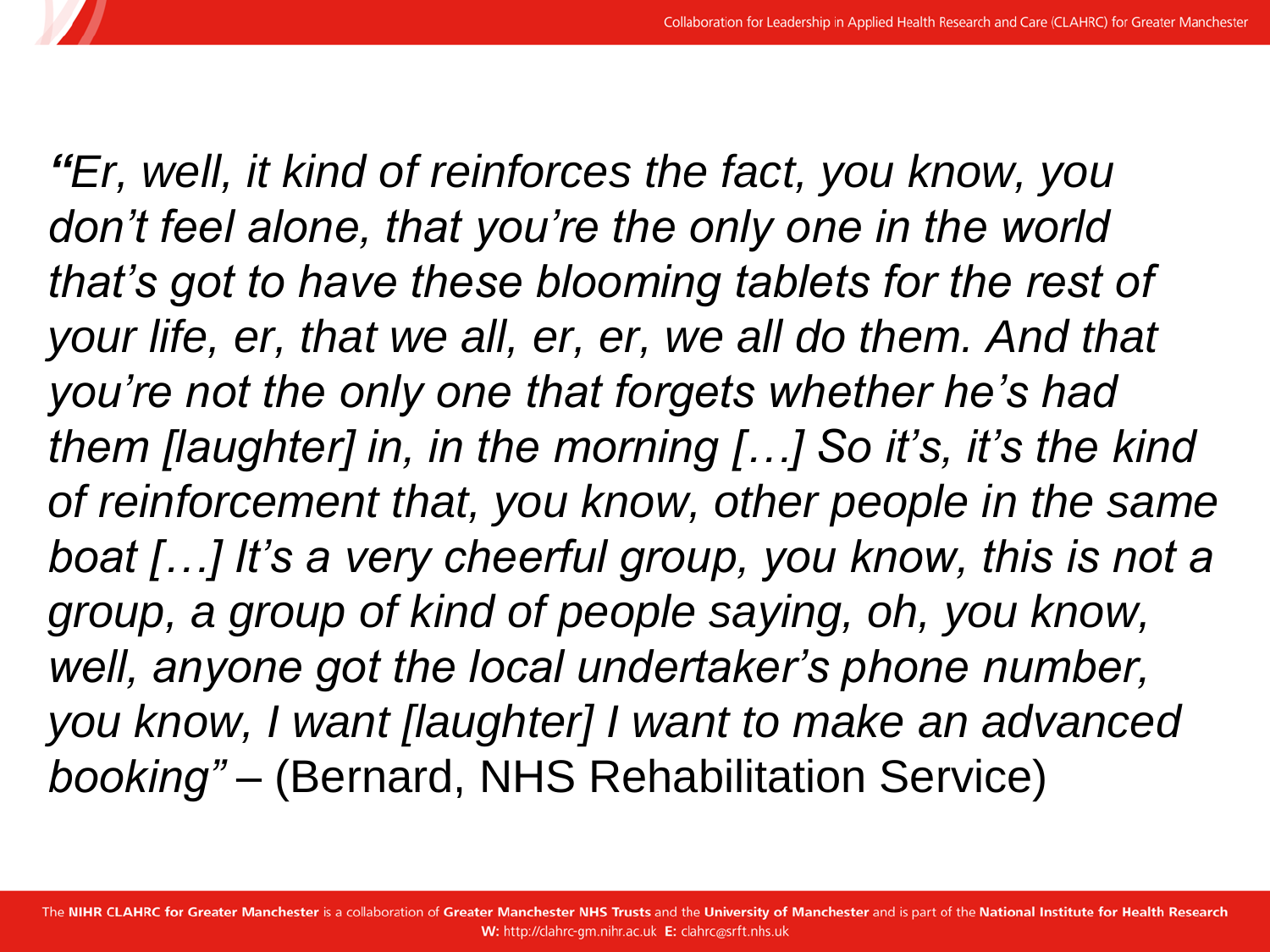### **3. Limitations to These Friendships**

- Boundaries and Respect
- Striving to be Independent
- Context
- Limited Practical Support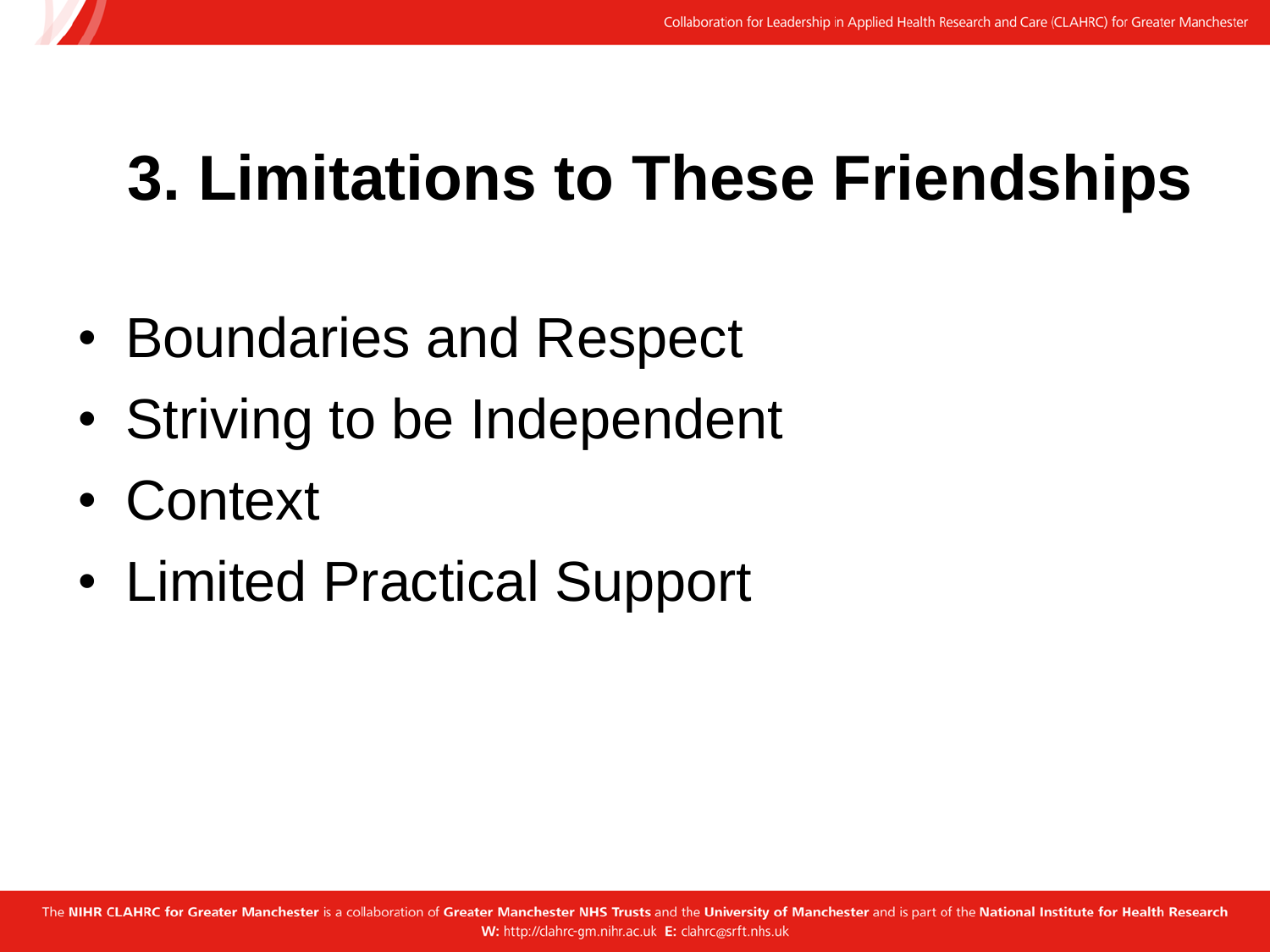*"I know...I mean they didn't just walk away from me because, as I say, [crying] I can't stand anybody asking how I am, I get upset. And, you know they didn't force themselves on me and, you know, start fussing, you know, 'cos sometimes when people start fussing over you, you..." –* (Ann, Craft Club)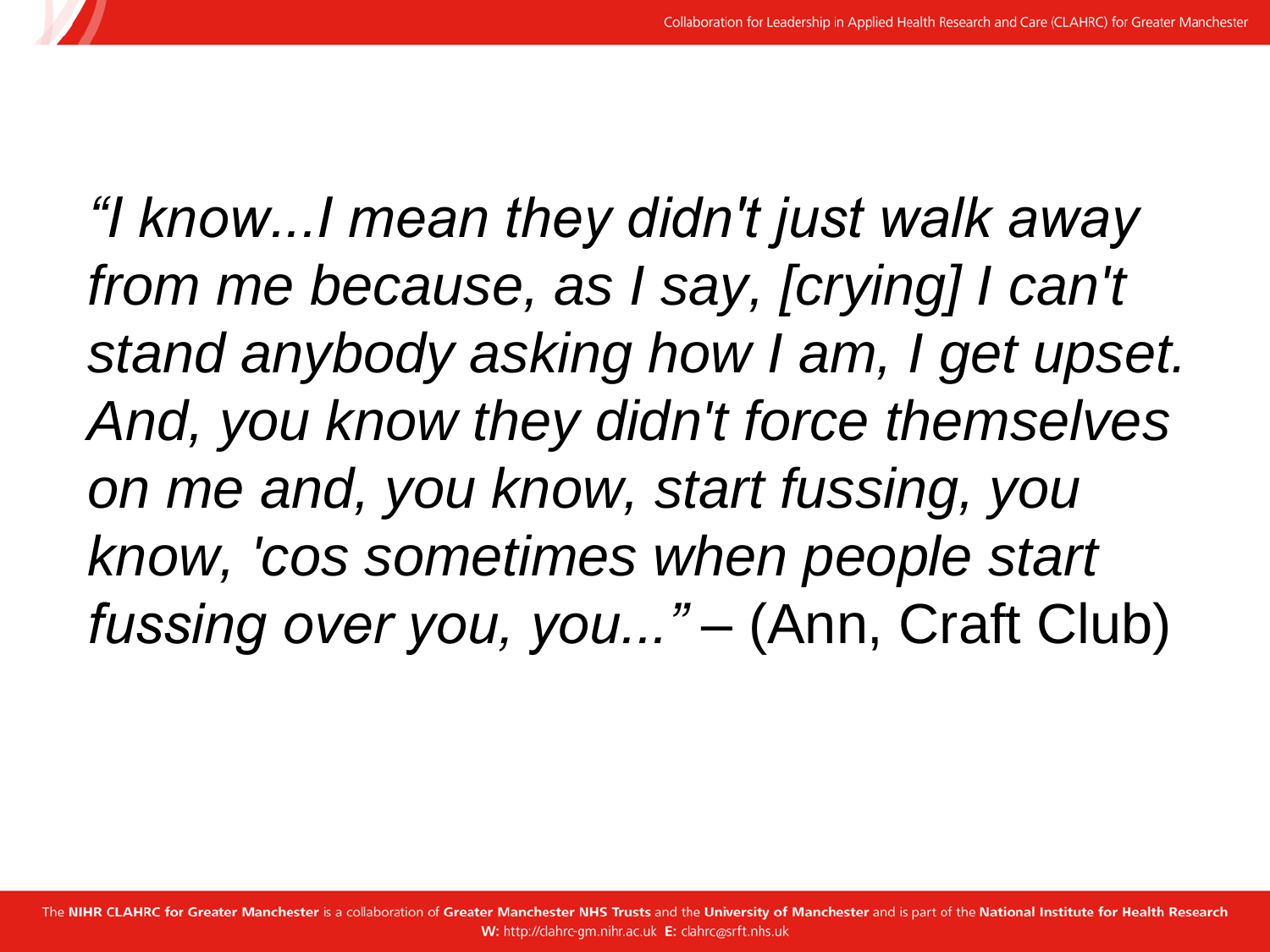*"I mean obviously, er, you, you see even though I've, I've a lot of good friends and close friends within the walking group…I'm not sure where they would fit in, in a, from a health point of view. I mean you could be out walking, er. I mean most of us carry a little first aid kit out walking. Er, people have had accidents out there […] so somebody's always there with a bandage, a plaster. Erm, a wet wipe erm, a mobile phone to ring somebody up […] Yeah. Er, because they would only come into the, erm, the health equation…on the ten hours you're walking with them at the weekend. You wouldn't, I wouldn't contact these people if I had a problem at home." –* (Patrick, Walking Group)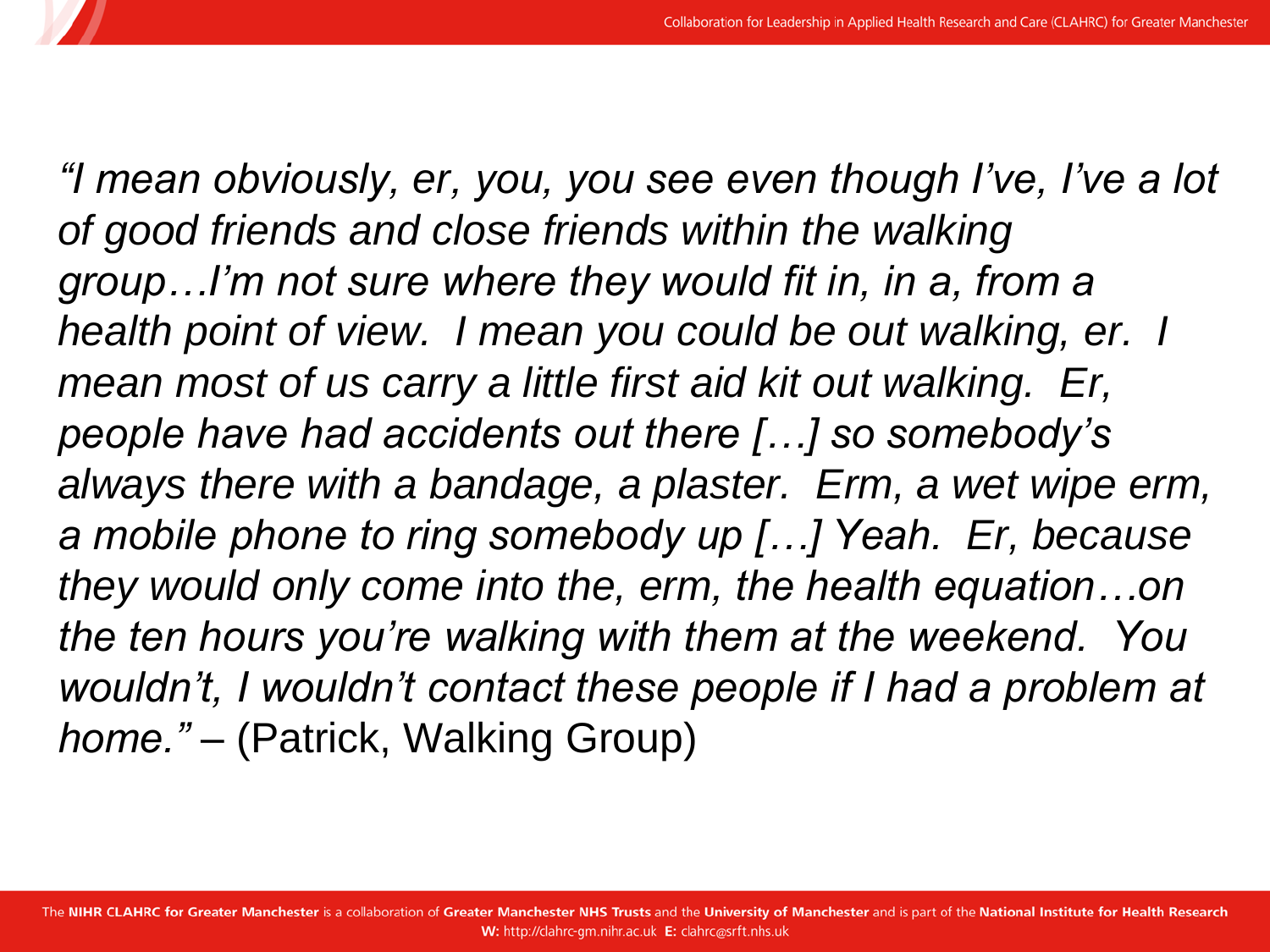# **Discussion**

- Importance of wider context and networks in the selfmanagement of a long-term health condition.
- Participation in and support from the group relieves frustration and difficulties associated with a limited social network.
- "NHS cured" but well being maintained by group activities and social interactions.
- More research is needed on the importance of 'contextual friendships' and acquaintances in terms of health and future work could explore how people form other non-traditional relations and seek alternative sources of support for selfmanagement.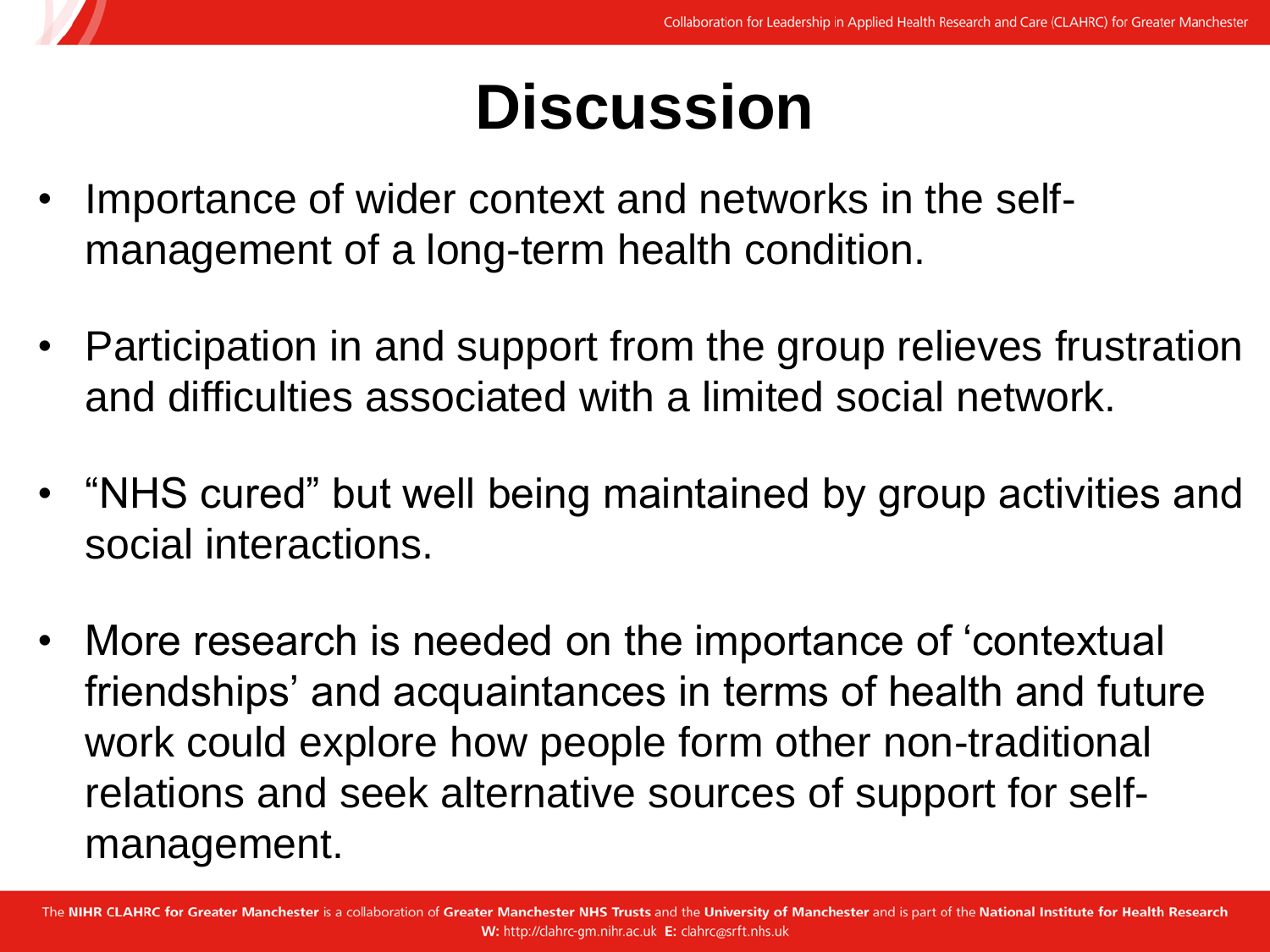### **References**

Antonucci, T.C. (1986) Hierarchical Mapping Technique, Generations: Journal of the American Society on Aging, 10(4): 10-12

Kendall, E., & Rogers, A. (2007) Extinguishing the social?: state sponsored selfcare policy and the Chronic Disease Self-management Programme, *Disability & Society*, 22, 129-143

Spencer, L. and Pahl, R. (2006) *Rethinking Friendship: Hidden Solidarities Today*, Oxford: Princeton University Press

Vassilev, I., Rogers, A., Blickem, C., Brooks, H., Kapedia, D., Kennedy, A., et al. (2013) Social Networks, the Work and Work Force of Chronic Illness Self-Management: A Survey Analysis of Personal Communities, *Plos One*, 8.

Ward, R., Howorth, M., Campbell, S., and Keady, J. (2012) 'Supporting the Friendships of People with Dementia', *Dementia,* 11(3): 287-303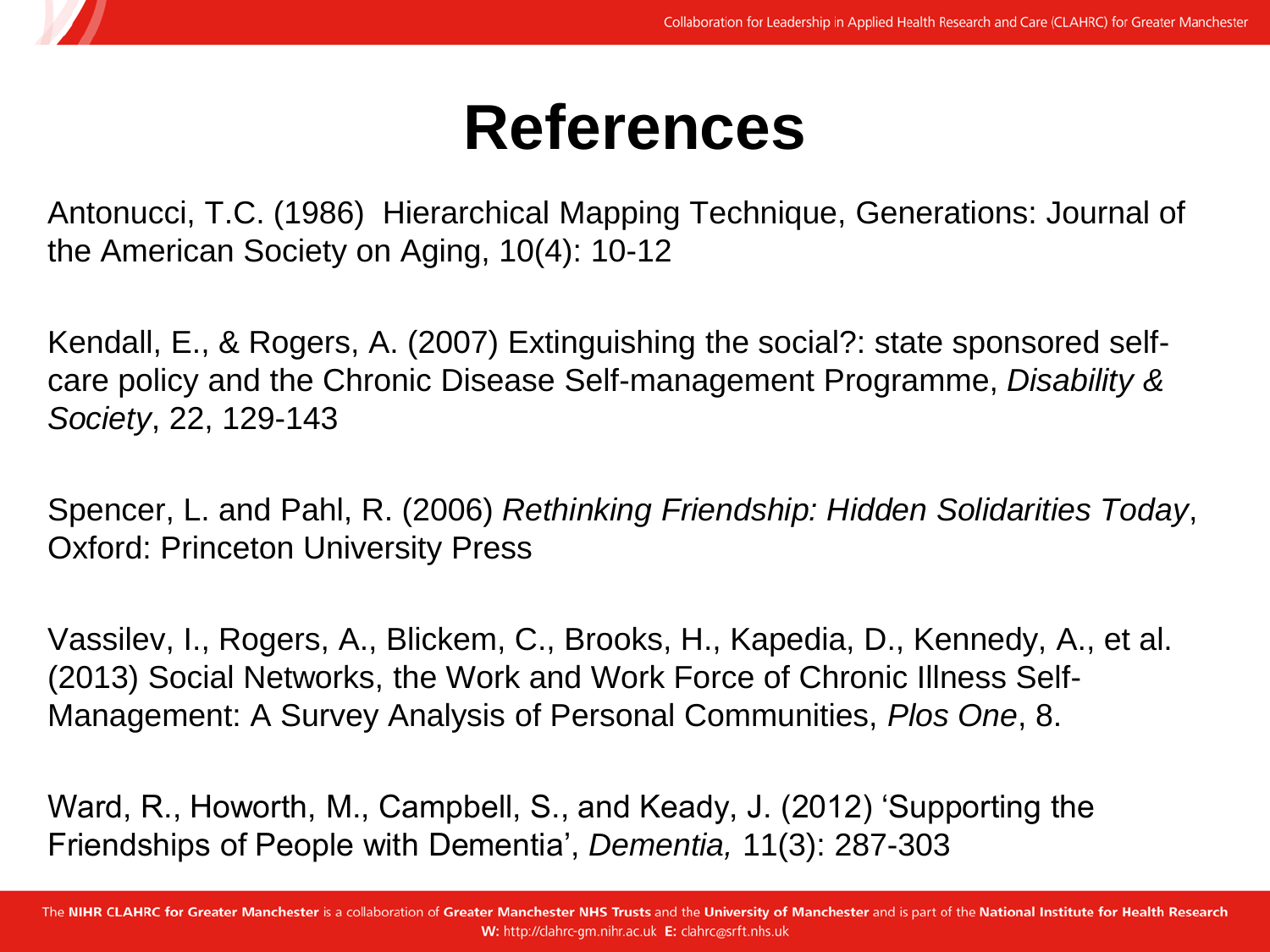# **Acknowledgements**

Thanks to all of the voluntary and community groups' organisers and members for taking part in this research.

Thanks to the wider VOCALS Team: Sue Kirk, Anne Kennedy, Anne Rogers, Christian Blickem, Helen Brooks and Ivaylo Vassilev

For more information on our work and to find healthy activities (in Greater Manchester) please see: <http://www.plansforyourhealth.org/>

This project is funded by the National Institute for Health Research (NIHR) Collaboration for Leadership in Applied Health Research and Care (CLAHRC) for Greater Manchester. The views expressed in this article are those of the author and not necessarily those of the NHS, NIHR or the Department of Health.

The NIHR CLAHRC for Greater Manchester is a collaboration of Greater Manchester NHS Trusts and the University of Manchester and is part of the National Institute for Health Research W: http://clahrc-gm.nihr.ac.uk E: clahrc@srft.nhs.uk